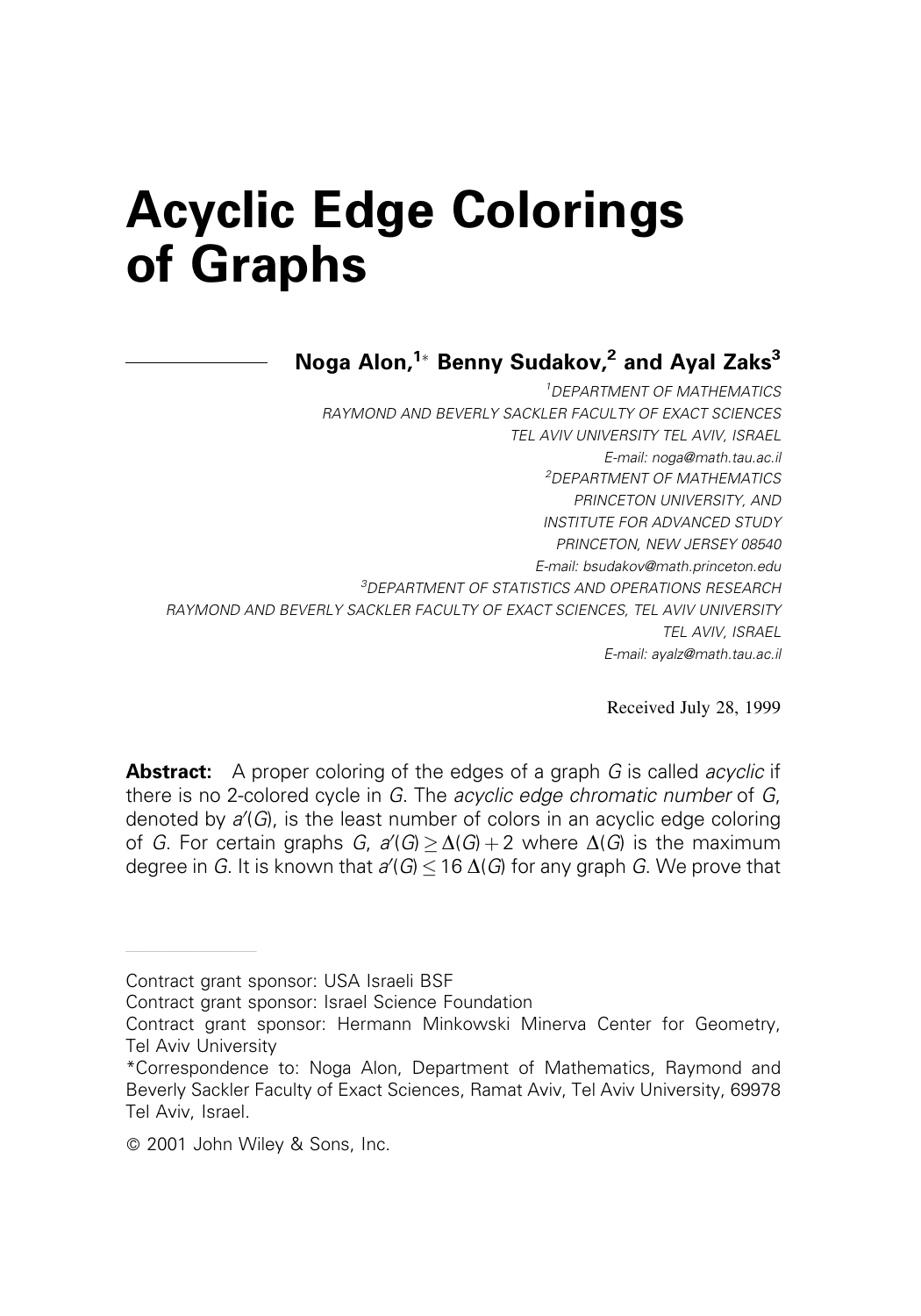there exists a constant  $c$  such that  $a'(G)$   $\leq$   $\Delta(G)+2$  for any graph  $G$  whose girth is at least  $c\Delta(G)$  log  $\Delta(G)$ , and conjecture that this upper bound for  $a'(G)$ holds for all graphs G. We also show that  $a'(G) \leq \Delta + 2$  for almost all  $\Delta$ regular graphs.  $\circ$  2001 John Wiley & Sons, Inc. J Graph Theory 37: 157-167, 2001

Keywords: acyclic edge coloring; graph; acyclic chromatic number

### 1. INTRODUCTION

All graphs considered here are finite and simple. A coloring of the vertices of a graph is proper if no pair of adjacent vertices are colored with the same color. Similarly, an edge coloring of a graph is proper if no pair of incident edges are colored with the same color. A proper coloring of the vertices or edges of a graph G is called acyclic if there is no 2-colored cycle in G. In other words, if the union of any two color classes induces a subgraph of  $G$  which is a forest. The *acyclic chromatic number* of G introduced in [7] (see also [8, Problem 4.11]), denoted by  $a(G)$ , is the least number of colors in an acyclic vertex coloring of G. The *acyclic* edge chromatic number of G, denoted by  $a'(G)$ , is the least number of colors in an acyclic edge coloring of G.

#### 1.1. Lower and Upper Bounds

For a graph G, Let  $\Delta = \Delta(G)$  denote the maximum degree of a vertex in G. Any proper edge coloring of G obviously requires at least  $\Delta$  colors, and according to Vizing [12] there exists a proper edge coloring with  $\Delta + 1$  colors. It is easy to see that any acyclic edge coloring of a  $\Delta$ -regular graph uses at least  $\Delta + 1$  colors. There are cases where more than  $\Delta + 1$  colors are needed for coloring the edges acyclically:

$$
a'(K_{2n} \setminus F) \ge 2n + 1 = \Delta(K_{2n} \setminus F) + 2, \tag{1}
$$

where  $K_{2n}$  is the complete graph on  $2n$  vertices and  $F \subset E(K_{2n})$  such that  $|F| \le n - 2$ . This is because one color class can contain at most n edges (a perfect matching), and all other color classes can contain at most  $n - 1$  edges each.

Alon et al. [2] proved that  $a'(G) \leq 64\Delta$ , and remarked that the constant 64 can be reduced. Molloy and Reed [10] showed that  $a'(G) \le 16\Delta$  using the same proof. The constant 16 can, in fact, be further improved. We conjecture that the lower bound in (1) is an upper bound for all graphs.

## **Conjecture 1.**  $a'(G) \leq \Delta(G) + 2$  for all graphs G.

Conjecture 1 is interesting for graphs G with  $\Delta(G) \geq 3$ . Burnstein [6] showed that  $a(G) \le 5$  if  $\Delta(G) = 4$ . Since any acyclic vertex coloring of the line graph  $L(G)$  is an acyclic edge coloring of G and vice versa, this implies that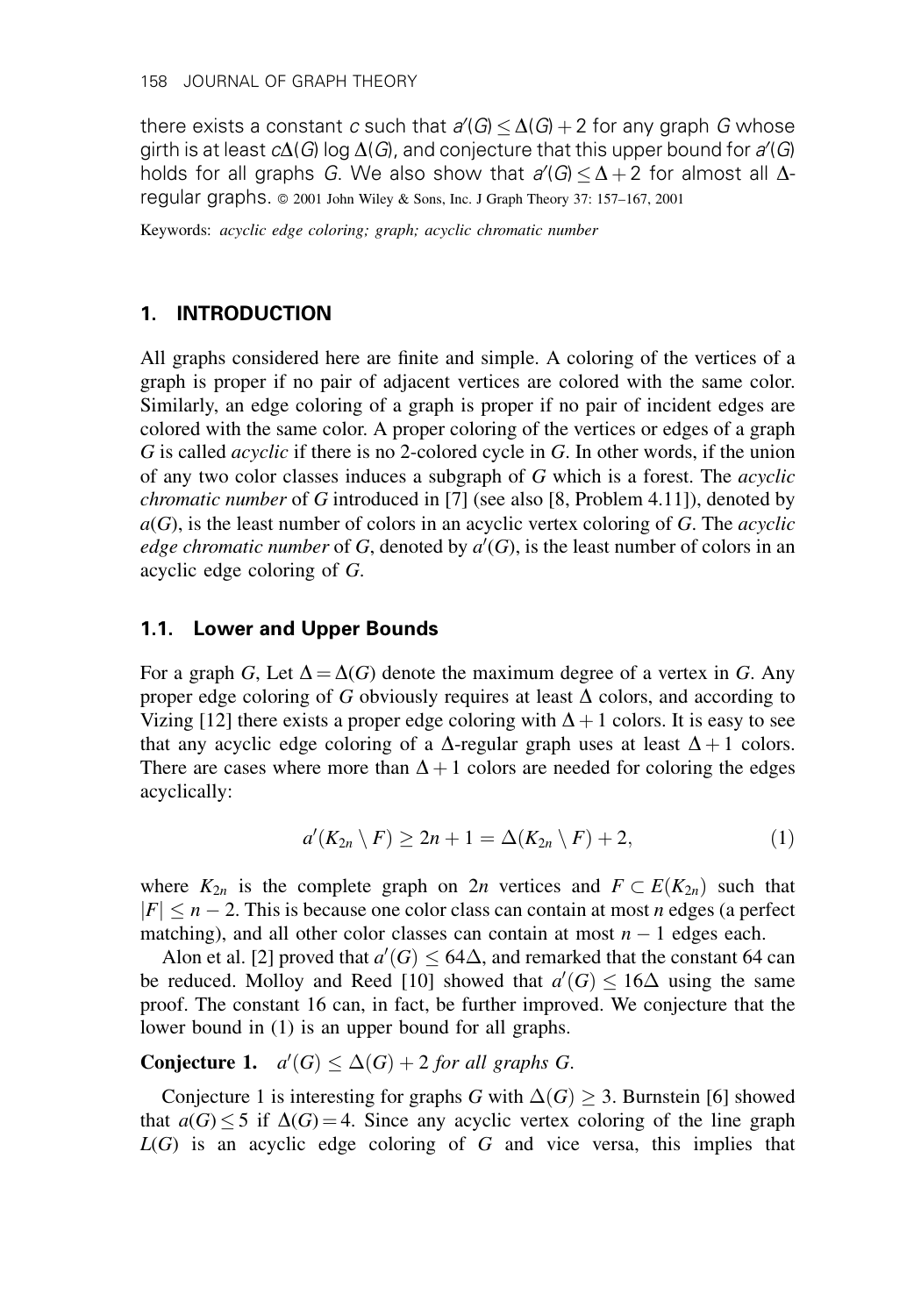$a'(G) = a(L(G)) \le 5$  if  $\Delta(G) = 3$ . Hence Conjecture 1 is true for  $\Delta = 3$ . We have found another proof for this case, which also yields a polynomial algorithm for acyclically coloring the edges of a graph of maximum degree  $\beta$  using five colors.

The only graphs G for which we know that  $a'(G) > \Delta(G) + 1$  are the subgraphs of  $K_{2n}$  that have at least  $2n^2 - 2n + 2$  edges (see (1)). Therefore, it might even be true that if G is a  $\Delta$ -regular graph<sup>1</sup> then

$$
a'(G) = \begin{cases} \Delta + 2 \text{ for } G = K_{2n}, \\ \Delta + 1 \text{ otherwise.} \end{cases}
$$

#### 1.2. Complete Graphs

A conjecture closely related to the problem of determining  $a'(G)$  for complete graphs  $G = K_n$  is the *perfect 1-factorization conjecture* (see [9,13,14]).

**Conjecture 2** (perfect 1-factorization [9]). For any  $n \ge 2$ ,  $K_{2n}$  can be decomposed into  $2n - 1$  perfect matchings such that the union of any two matchings forms a hamiltonian cycle of  $K_{2n}$ .

Apart from proving that the conjecture holds for certain values of  $n$ , for instance, if  $n$  is prime [9] (see [13] for a summary of the known cases), this conjecture of Kotzig [9] and others is still open. If such a decomposition of  $K_{2n+2}$ (called a perfect 1-factorization) exists, then by coloring every perfect matching using a different color and removing one vertex we obtain an acyclic edge coloring of  $K_{2n+1}$  with  $2n + 1 = \Delta(K_{2n+1})+1$  colors. Such a coloring is best possible for  $K_{2n+1}$  since it is 2n-regular.

A decomposition of  $K_{2n+1}$  into  $2n + 1$  matchings each having *n* edges, such that the union of any two matchings forms a Hamiltonian path of  $K_{2n+1}$  is called a *perfect near-1-factorization*. As shown above, if  $K_{2n+2}$  has a perfect 1-factorization then  $K_{2n+1}$  has a perfact near-1-factorization, which is turn implies that  $a'(K_{2n+1}) = 2n + 1$ . It is easy to see that the converse is also true: if  $K_{2n+1}$  has an acyclic edge coloring with  $2n+1$  colors, then this coloring corresponds to a perfect near-1-factorization of  $K_{2n+1}$  which implies that  $K_{2n+2}$ has a perfect 1-factorization. Therefore the following holds.

**Proposition 3.** The following statements are equivalent:

- 1.  $K_{2n+2}$  has a perfect 1-factorization.
- 2.  $K_{2n+1}$  has a perfect near-1-factorization.
- 3.  $a'(K_{2n+1}) = 2n + 1$ .

<sup>1</sup>There always is a  $\Delta$ -regular graph G' which satisfies  $a'(G') = \max \{a'(G) : \Delta(G) = \Delta\}.$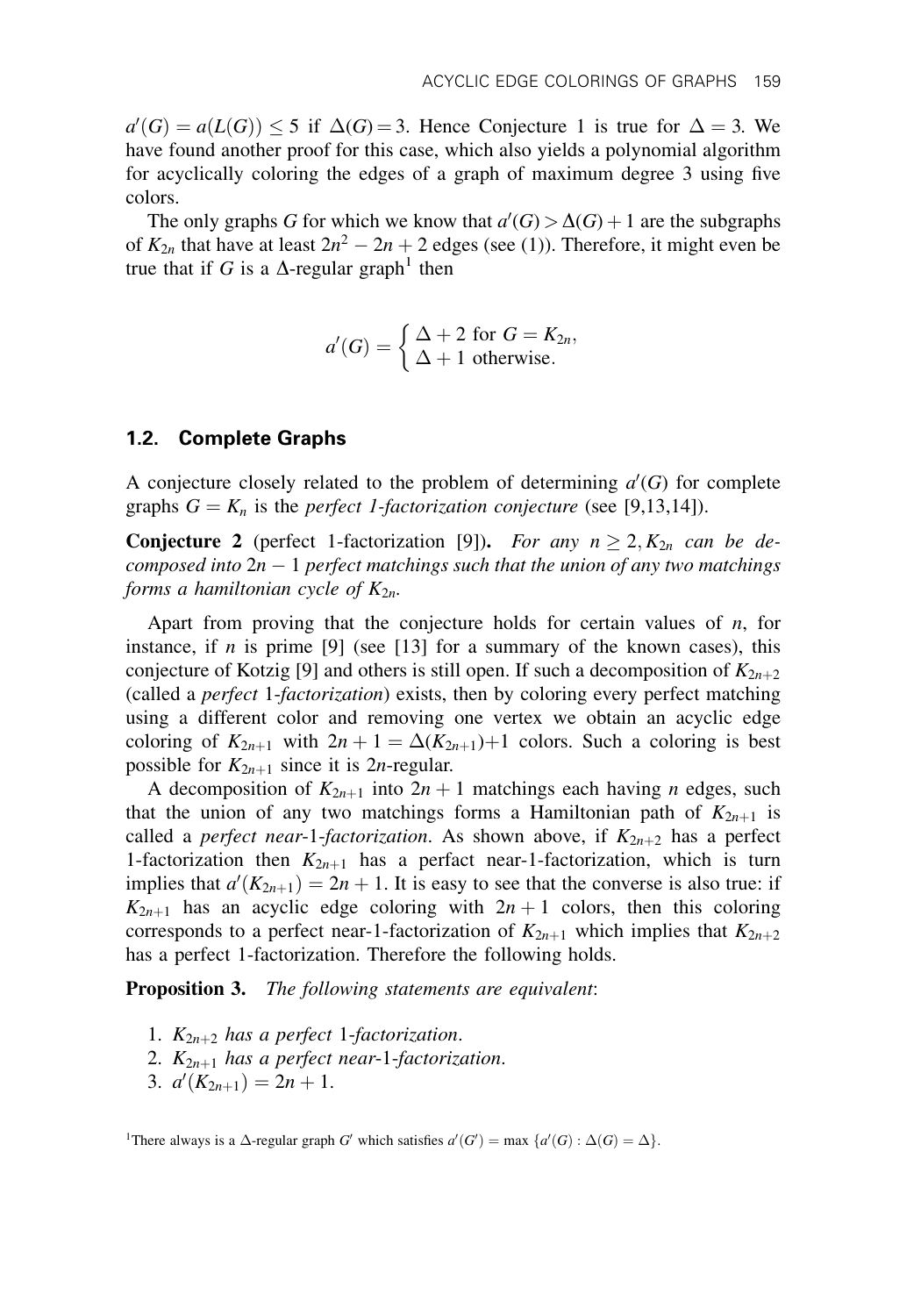By removing another vertex from the above-colored  $K_{2n+1}$ , we obtain an acyclic edge coloring of  $K_{2n}$  with  $2n + 1 = \Delta(K_{2n}) + 2$  colors, which is best possible for  $K_{2n}$ . Thus, if the perfect 1-factorization conjecture is true, then  $a'(K_{2n}) = a'(K_{2n+1}) = 2n+1$  for every n. It may be possible to show the converse, i.e. if  $a'(K_{2n}) = 2n + 1$  then  $K_{2n+2}$  has a perfect 1-factorization. It may even be true that any acyclic edge coloring of  $K_{2n}$  with  $2n + 1$  colors can be completed into an acyclic edge coloring of  $K_{2n+1}$  without introducing new colors.

Alon et al. [2] observed that  $a'(K_p) = a'(K_{p-1,p-1}) = p$ , where  $p > 2$ is prime. The fact that  $a'(k_p) = p$  corresponds to the known construction proving that  $K_p$  has a perfect near-1-factorization [9]. Note that even finding the exact values of  $a'(K_n)$  for every *n* seems hard, in view of Proposition 3 and Conjecture 2.

#### 1.3. High Girth and Random Graphs

Using probabilistic arguments (the Lovász Local Lemma), we can show that Conjecture 1 holds for graphs having sufficiently high girth in terms of their maximum degree, and for "almost all"  $d$ -regular graphs. Recall that the girth  $g(G)$  of a graph G is the minimum length of a cycle in G. Let G be a graph of maximum degree  $\Delta = \Delta(G)$ .

**Theorem 4.** There exists  $c > 0$  such that if  $g(G) \geq c\Delta \log \Delta$ , then  $a'(G)$  $\leq \Delta+2$ .

Let  $G_{n,d}$  denote the probability space of all d-regular simple graphs on n labeled vertices  $(dn)$  is even), where all graphs have the same probability. We consider d fixed and  $n \rightarrow \infty$  and say that some event is this space occurs almost surely (a.s.) if the probability of this event tends to 1 when *n* tends to  $\infty$ . Using known properties of random graphs we can prove the following.

**Theorem 5.** Let  $G \in G_{n,d}$  be the random d-regular graph on n labeled vertices. Then a.s.  $a'(G) \leq d+1$  for even n and  $a'(G) \leq d+2$  for odd n.

In Section 2, we present the proof of Theorem 4, and in Section 3 present the proof of Theorem 5. Section 4 contains some concluding remarks.

#### 2. PROOF OF THEOREM 4

Let  $G$  be a graph with maximum degree  $d$ . We do not attempt to optimize the constants here and in what follows. In this section, we show that if  $g(G) \ge 2000 d \log d$ , where  $g(G)$  is the girth of G (the minimum length of a cycle in G) then there exists an acyclic edge coloring of G with  $d+2$  colors.

The proof is probabilistic, and consists of two steps. The edges of  $G$  are first colored properly using  $d+1$  colors (by Vizing [12]). Let  $c : E \mapsto \{1, \ldots, d+1\}$ denote the coloring. Next, each edge is recolored with a new color  $d + 2$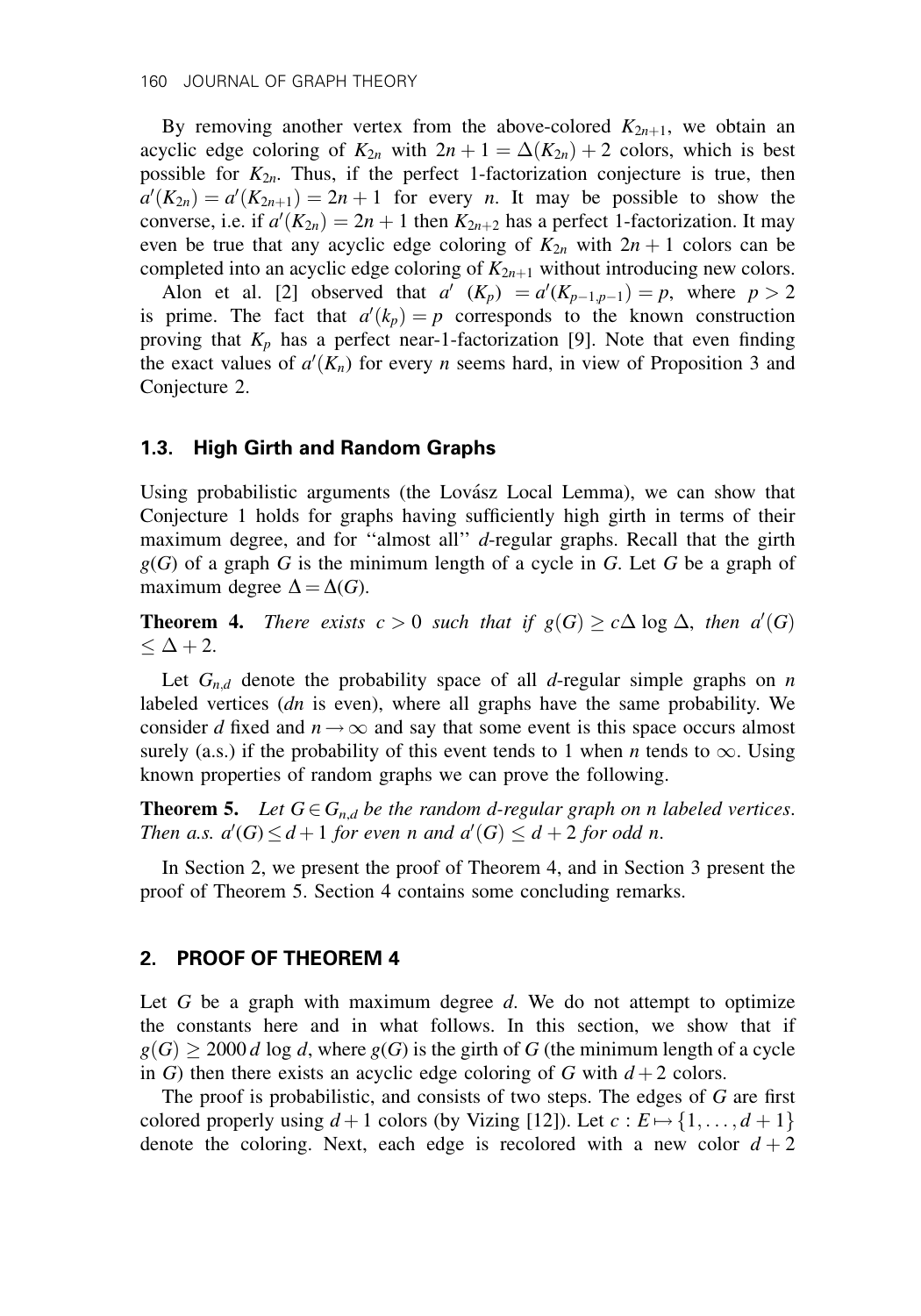randomly and independently with probability 1/32d. It remains to show that with positive probability

- (A) the coloring remains proper—no pair of incident edges are colored  $d + 2$ , and
- (B) the coloring becomes acyclic—every cycle of  $G$  contains at least three different colors.

This is proved using the Lovász Local Lemma. Before continuing with the proof, we state the asymmetric form of the Lovász Local Lemma we use (cf., e.g. [3]).

**The Lovász Local Lemma.** Let  $A_1, \ldots, A_n$  be events in a probability space  $\Omega$ , and let  $G = (V, E)$  be a graph on  $V = [1, n]$  such that for all i, the event  $A_i$  is mutually independent of  $\{A_i : (i,j) \notin E\}$ . Suppose that there exists  $x_1, \ldots, x_n$ ,  $0 < x_i < 1$ , so that, for all i,  $\text{Prob}[A_i] < x_i \prod_{(i,j) \in E} (1-x_j)$ . Then  $Prob[\wedge \overline{A}_i] > 0.$ 

The following three types of "bad" events are defined in order to satisfy  $(A)$ and (B) above.

- Type I: For each pair of incident edges  $B = \{e_1, e_2\}$ , let  $E_B$  be the event that both  $e_1$  and  $e_2$  are recolored with color  $d + 2$ .
- Type II: For each cycle C which was bichromatic by the first coloring  $c$ , let  $E_C$  be the event that no edge of C was recolored with color  $d+2$ .

A simple cycle D having an even number of edges is called halfmonochromatic if half its edges (every other edge) are colored the same by the first coloring  $c$ . Note that this includes cycles which are bichromatic by the first coloring.

Type III: For each half-monochromatic cycle  $D$ , let  $E_D$  denote the event that half the edges of D are recolored with color  $d + 2$  (all "other" edges) such that  $D$  becomes (or stays) bichromatic.

Now suppose that no event of type I, II or III holds. We claim that both (A) and (B) are satisfied. Clearly (A) is satisfied if no event of type I holds. Now suppose that  $(B)$  is not satisfied, i.e. there exists a cycle C which is bichromatic after the recoloring. If C does not contain edges of color  $d + 2$  then the event  $E_C$  of type II holds, otherwise C is a half-monochromatic cycle and event  $E_C$  of type III holds. Therefore, if none of these events hold, both  $(A)$ and (B) are satisfied.

It remains to show that with positive probability none of these events happen. To prove this we apply the local lemma. Let us construct a graph  $H$  whose nodes are all the events of the three types, in which two nodes  $E_X$  and  $E_Y$  (where each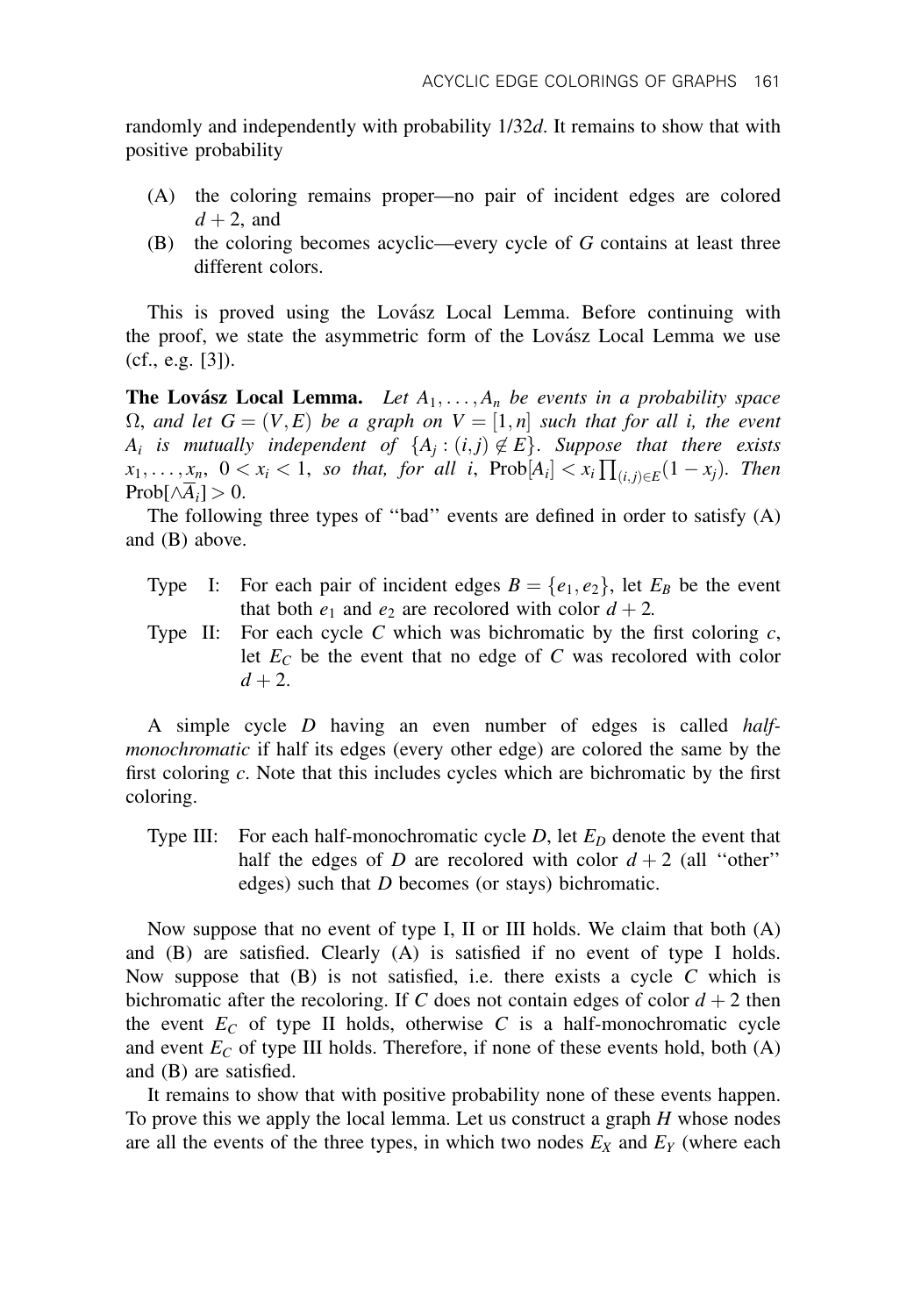of  $X, Y$  is either a pair of incident edges, a bichromatic cycle or a halfmonochromatic cycle) are adjacent if and only if X and Y contain a common edge. Since the occurrence of each event  $E_X$  depends only on the edges of  $X, H$  is a dependency graph for our events. In order to apply the local lemma we need estimates for the probability of each event and for the number of nodes of each type in  $H$  which are adjacent to any given node. These estimates are given in the two lemmas below, whose proofs are straightforward and thus omitted (except for a proof of Lemma 7(3)).

#### Lemma 6.

- 1. For each event  $E_B$  of type I,  $\text{Prob}[E_B] = 1/1024d^2$ .
- 2. For each event  $E_C$  of type II, where C is of length x,  $Prob[E_C] =$  $(1 - (1/32d))^x \le e^{-x/32d}.$
- 3. For each event  $E_D$  of type III, where D is of length 2x, Prob $[E_D] \leq$  $2/(32d)^{x}$ .

Lemma 7. The following is true for any given edge e:

- 1. Less than 2d edges are incident to e.
- 2. Less than d bichromatic cycles contain e.
- 3. At most  $2d^{k-1}$  half-monochromatic cycles of length 2k contain e.

To prove part 3 of Lemma 7, note that every half-monochromatic cycle of length 2k that contains edge  $e = (v_0, v_1)$  can be constructed as follows. First, select a vertex  $v_2$  which is adjacent to  $v_1$  (d possibilities). Next, decide if e or  $f = (v_1, v_2)$  belong to the "monochromatic edges" (two possibilities). Suppose e was chosen. Let vertex  $v_3$  be the vertex adjacent to  $v_2$  such that  $c((v_2, v_3)) =$  $c(e)$ , if one exists. There is at most one such vertex  $v_3$  since the coloring c is proper. If such a vertex does not exist, the number of cycles is smaller than the bound presented in the lemma. Now continue with  $i = 2, \ldots, k - 1$ : choose  $v_{2i}$  to be any vertex adjacent to  $v_{2i-1}(d)$  possibilities), and let  $v_{2i+1}$  be the vertex adjacent to  $v_{2i}$  such that  $c((v_{2i}, v_{2i+1})) = c(e)$ . This completes the construction of the desired cycle. The case where  $f$  belongs to the "monochromatic edges" is treated exactly the same after swapping  $v_0$  with  $v_2$ . Therefore, the number of half-monochromatic cycles of length  $2k$  that contain edge  $e$  is at most  $2d^{k-1}$ .

It follows from Lemma 7 that each event  $E_X$  where X contains x edges is adjacent (in the dependency graph  $H$ ) to at most  $2xd$  events of type I, at most  $xd$ events of type II and at most  $2xd^{k-1}$  events  $E_D$  of type III, where D is of length 2k, for all  $k \geq 2$ .

The last ingredient required for applying the Lovász Local Lemma are the real constants  $x_i$ . Let  $1/512d^2$ ,  $1/128d^2$  and  $1/(2d)^k$  be the constants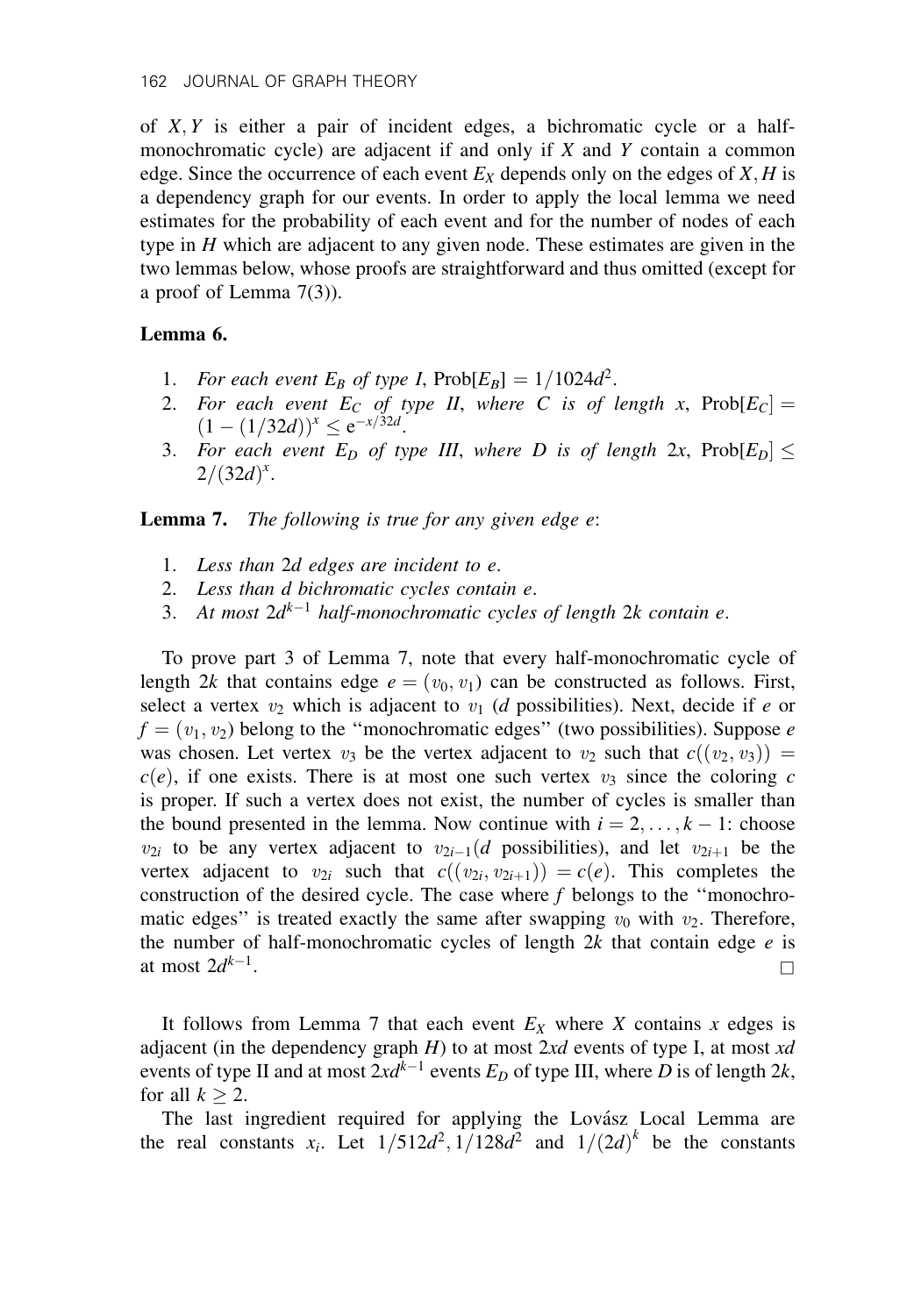associated with events of type I, events of type II and events  $E_D$  of type III, where  $D$  is of length  $2k$ , respectively. We conclude that with positive probability no event of type I, II or III occurs, provided that

$$
\frac{1}{1024d^2} \le \frac{1}{512d^2} \left( 1 - \frac{1}{512d^2} \right)^{4d} \left( 1 - \frac{1}{128d^2} \right)^{2d} \prod_k \left( 1 - \frac{1}{(2d)^k} \right)^{4d^{k-1}},\tag{2}
$$
\n
$$
e^{-x/32d} \le \frac{1}{128d^2} \left( 1 - \frac{1}{512d^2} \right)^{2xd} \left( 1 - \frac{1}{128d^2} \right)^{xd} \prod_k \left( 1 - \frac{1}{(2d)^k} \right)^{2xd^{k-1}}
$$
\nfor all  $x \ge 4$ ,

\n(3)

$$
\frac{2}{(32d)^{x}} \le \left(\frac{1}{(2d)^{x}}\right) \left(1 - \frac{1}{512d^{2}}\right)^{4xd} \left(1 - \frac{1}{128d^{2}}\right)^{2xd} \prod_{k} \left(1 - \frac{1}{(2d)^{k}}\right)^{4xd^{k-1}}
$$
  
for all  $x \ge 2$ . (4)

Now since  $(1 - (1/z))^z \ge \frac{1}{4}$  for all real  $z \ge 2$ , the following holds for all  $x, d \ge 2$ :

$$
\prod_{k} \left(1 - \frac{1}{(2d)^{k}}\right)^{2xd^{k-1}} \ge \prod_{k} \left(\frac{1}{4}\right)^{x/d2^{k-1}} = \left(\frac{1}{4}\right)^{(x/d)\sum_{k} 1/2^{k-1}} \ge \left(\frac{1}{4}\right)^{x/256d}, \quad (5)
$$

where the last inequality uses the fact that  $2k \ge g(G) \ge 2000d \log d \ge 20$ , and similarly

$$
\left(1 - \frac{1}{512d^2}\right)^{2xd} \ge \left(\frac{1}{4}\right)^{x/256d},\tag{6}
$$

$$
\left(1 - \frac{1}{128d^2}\right)^{xd} \ge \left(\frac{1}{4}\right)^{x/128d}.\tag{7}
$$

Combining  $(5)-(7)$ , we conclude that

$$
\left(1 - \frac{1}{512d^2}\right)^{2xd} \left(1 - \frac{1}{128d^2}\right)^{xd} \prod_k \left(1 - \frac{1}{(2d)^k}\right)^{2xd^{k-1}} \ge \left(\frac{1}{2}\right)^{x/32d}.
$$

Thus inequality (2) holds since  $2^{(1-1/16d)} \ge 1$ , and inequality (4) holds since  $2^{(1-5x+x+x/16d)} \le 1$  for all  $x \ge 1$ . To prove inequality (3) it suffices to show that

$$
e^{-x/32d} \le \frac{1}{128d^2} \left(\frac{1}{2}\right)^{x/32d},
$$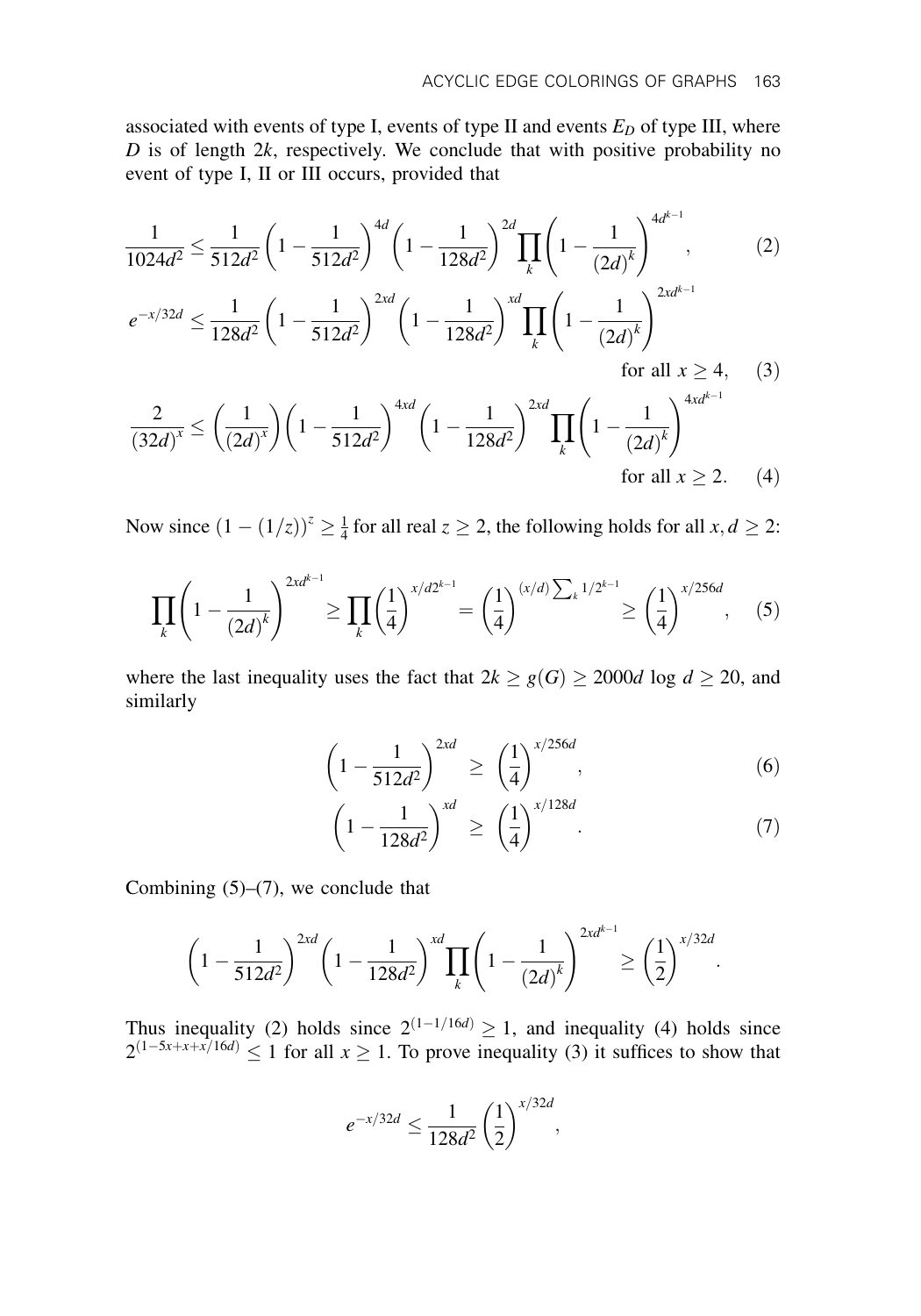which holds for all  $x \ge 2000d \log d \ge 32d (\log (128d^2)/\log(e/2))$  and  $d > 2$ , thereby completing the proof.

#### 3. RANDOM REGULAR GRAPHS

In this section, we prove Theorem 5 which shows that Conjecture 1 is true for almost all *d*-regular graphs. We use  $G_{n,d}$  to denote the probability space of all d-regular simple graphs on *n* labeled vertices  $(dn)$  is even), where each such graph is picked uniformly at random. We consider d fixed and  $n \to \infty$  and say that some event in this space occurs a.s. if the probability of this event tends to 1 when *n* tends to  $\infty$ .

Random d-regular graphs can be generated using the following model given in [5, pp. 48–52]. Let  $W = \bigcup_{j=1}^{n} W_j$  be a fixed set of  $2m = dn$  labeled vertices, where  $|W_i| = d$  for each j. A *configuration* F is a partition of W into m pairs of vertices, called edges of F (i.e. a perfect matching). Let  $\mathcal{F}_{n,d}$  be a probability space where all configurations are equiprobable. For  $F \in \mathcal{F}_{n,d}$ , let  $\phi(F)$  be the graph on vertex set  $\{1, 2, \ldots, n\}$  in which ij is an edge iff F has an edge joining  $W_i$  to  $W_j$ . Clearly  $\phi(F)$  is a graph with maximum degree at most d. More importantly, the probability that  $\phi(F)$  is a d-regular simple graph is bounded away from 0 as  $n \rightarrow \infty$ , and all such d-regular graphs are obtained in this model with the same probability. Thus, in order to study the properties of random  $d$ -regular graphs that hold a.s. we can consider the space of configurations.

By estimating the expected number of subgraphs of a given type in  $\mathcal{F}_{n,d}$  it can be easily proved (as shown implicitly in [5]) that for every fixed c, random  $d$ -regular graphs a.s. contain no subgraph on  $c$  vertices with more edges than vertices. This implies the following lemma.

**Lemma 8.** Let  $d$ ,  $s$  and  $t$  be fixed positive integers. Then  $a.s.$  a random  $d$ -regular graph has no two cycles of length at most s connected by a path of length at most t.  $\Box$ 

We shall also need the following result about the edge chromatic number of random d-regular graphs, obtained by Robinson and Wormald [11].

**Lemma 9.** For  $d \geq 3$  and even n, the edge chromatic number of  $G \in G_{n,d}$  is a.s. equal to d.

Using the above two lemmas and ideas from the proof of Theorem 4 we can deduce Theorem 5, which states that  $a'(G) \leq d+1$  a.s. for  $G \in G_{n,d}$  where *n* is even, and  $a'(G) \leq d + 2$  a.s. for  $G \in G_{n,d}$  where *n* is odd.

**Proof of Theorem 5.** Let G be a random d-regular graph. We consider the case when  $n$  is even—the case of odd  $n$  can be treated similarly using Vizing's theorem [12] instead of Lemma 9. The proof is probabilistic and consists of two steps.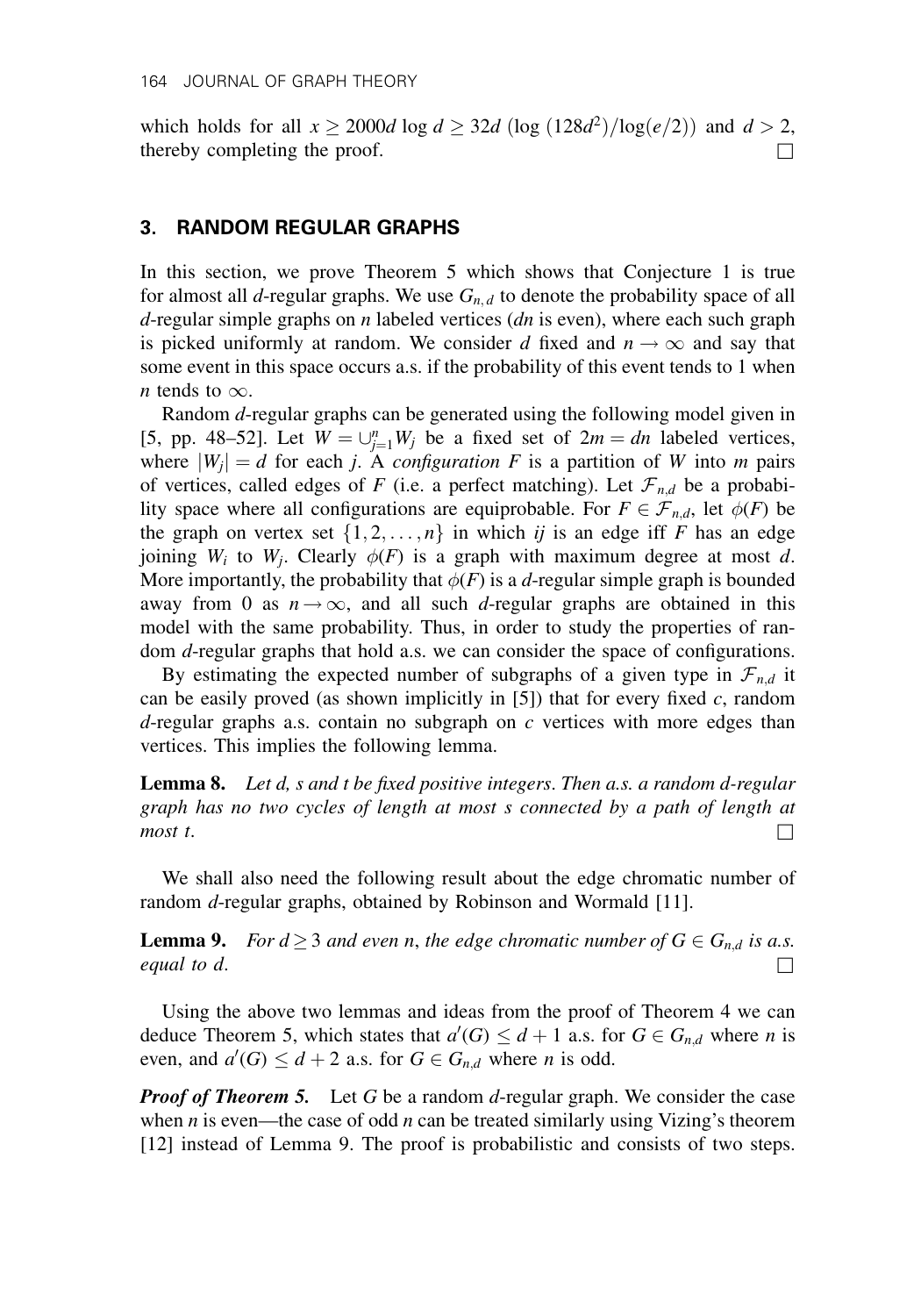First, the edges of G are properly colored using  $d$  colors. By Lemma 9, this is a.s. possible. Let  $c : E \mapsto \{1, \ldots, d\}$  denote the coloring. Next, an edge is selected from each bichromatic cycle and colored with a new color  $d + 1$ . It remains to show that with positive probability the coloring remains proper and becomes acyclic. This is proved using the symmetric form of the Lovász Local Lemma, which is stated below (cf., e.g. [3]).

**The Lovász Local Lemma (symmetric case).** Let  $A_1, \ldots, A_n$  be events in a probability space  $\Omega$ . Suppose that each event  $A_i$  is mutually independent of a set of all the other events  $A_i$  but at most d, and that  $\text{Prob}[A_i] \leq p$  for all i. If  $ep(d + 1) \leq 1$ , then Prob $[\wedge \overline{A}_i] > 0$ .

Call a cycle in G short if it has less than  $800d<sup>3</sup>$  edges, and long otherwise. This threshold is required later in the proof. Let  $\{C_1, C_2, \ldots, C_k\}$  be the set of all short bichromatic cycles in G. From each short cycle  $C_i$  pick an arbitrary edge  $e_i$  and color it with a new color  $d + 1$ . By Lemma 8, the distances between these edges are a.s. at least, say,  $2d^2 + 2$ , since a.s. there are no two short cycles connected by a path of length at most  $2d^2 + 2$ . Call an edge of G bad if it is within distance at most 1 from some edge  $e_i$  ( $1 \le j \le k$ ), otherwise call it *good*. We claim that every long cycle X having |X| edges contains at least  $\frac{1}{2}$ |X| good edges. To establish this claim observe that there are at most  $2d^2$  bad edges within distance at most 1 from any particular edge  $e_j$ . Therefore, if X contains more than  $\frac{1}{2}|X|$  bad edges then there is a pair of bad edges in X within distance at most  $2d^2$  from each other such that one is within distance at most 1 from  $e_i$  and the other within distance at most 1 from  $e_i$ , where  $1 \le i \ne j \le k$ . This implies the existence of a path of length at most  $2d^2 + 2$  from  $e_i$  to  $e_j$ , a.s. a contradiction according to Lemma 8.

Let  $\{D_1, D_2, \ldots, D_m\}$  be the set of all long bichromatic cycles in G. From each long cycle  $D_i$  we restrict our attention to a path  $p_i$  of at most 800 $d^3$  edges which contains 400 $d^3$  good edges. Such a path exists since at least half the edges of  $D_i$ are good, and the length of  $D_i$  is at least 800 $d^3$ . Now we randomly pick a good edge  $(f_i)$  from each path  $p_j$  and recolor it with color  $d + 1$ . Let  $E_{i,j}$  be the "bad" event that edges  $f_i$ ,  $f_i$  are at distance at most 1 from each other  $(1 \le i, j \le m)$ . Notice that if no event  $E_{i,j}$  happens then the distance between any pair of edges recolored with color  $d + 1$  is more than 1, and therefore the recoloring is proper and acyclic.

The probability of each event  $E_{i,j}$  can be bounded using the following observations. First notice that any two cycles  $D_i$ ,  $D_j$  can intersect and share a vertex or an edge, but they cannot share a path of length greater than 1 because they are both bichromatic. At any intersection of  $D_i$ ,  $D_i$  (a common vertex or edge) or edge  $(u, v)$  connecting  $D_i$  and  $D_j$  (where  $u \in D_i$  and  $v \in D_j$ ), there are at most 16 pairs of edges one from  $D_i$  and the other from  $D_j$  with distance at most 1 from each other. If two paths  $p_i, p_j$  have more than two intersections or connecting edges, then there exists a subgraph of G on at most  $1600d^3 + 2$  vertices with more edges than vertices, which according to Lemma 8 a.s. does not happen. Therefore, the probability of each event  $E_{i,j}$  is a.s. at most  $32/(400d^3)^2 = 32/160000d^6$ .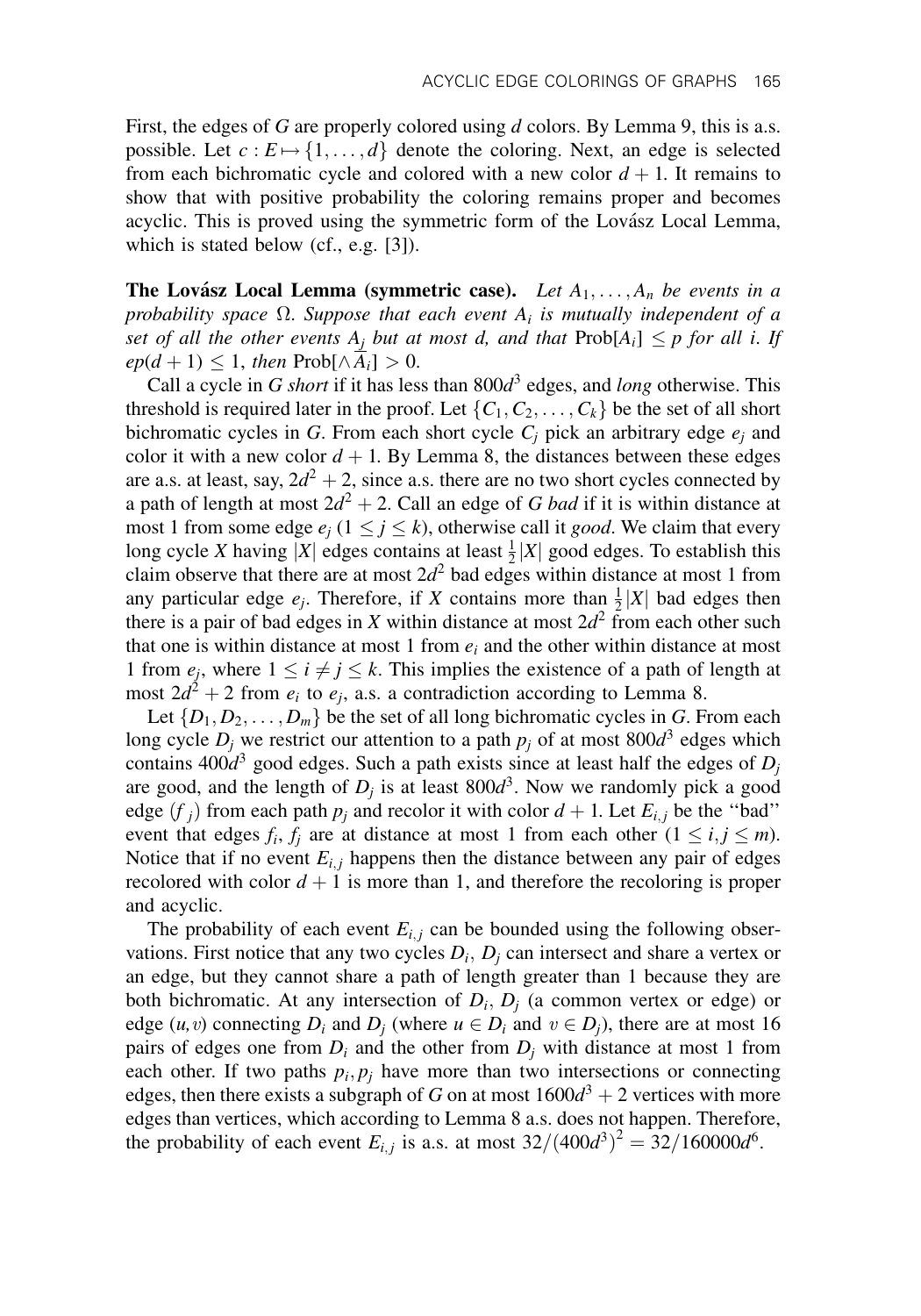It is easy to see that there are less than  $2d<sup>3</sup>$  bichromatic (long) cycles at distance at most 1 from any given edge. Since each event  $E_{i,j}$  is independent of all events  $E_{p,q}$  such that  $\{i,j\}\cap \{p,q\} = \emptyset$ , it follows that each event is independent of all events but at most  $2 \times 400d^3(2d^3 - 1) < 1600d^3$  events. Now the local lemma can be applied since  $(32e/160000d^6)1600d^6 \le 1$ , implying that with positive probability a.s. no event  $E_{i,j}$  holds, thereby completing the proof.

 $\Box$ 

### 4. CONCLUDING REMARKS

1. The following weaker version of Theorem 4 can be proved in a similar but simpler way using the symmetric Lovász Local Lemma;

**Proposition 10.** There exists a constant  $c > 0$  such that  $a(G) \leq \Delta(G) + 2$ if  $g(G) > c\Delta(G)^3$ .

This can be achieved by recoloring one edge from each bichromatic cycle using one additional color, while avoiding recoloring any pair of edges which are incident or at distance 1 from each other (similar to the proof of Theorem 5).

2. By increasing the number of colors we are able to reduce the condition on the girth as follows.

**Theorem 11.** If  $g(G) \ge (1 + o(1)) \log \Delta$ , then  $a'(G) \le 2\Delta + 2$ .

This can be achieved by first coloring the edges properly using  $\Delta + 1$ colors  $1, \ldots, \Delta + 1$ , and then assigning a negative sign to the color of each edge with probability  $\frac{1}{2}$ .

3. For graphs G of class 1 Vizing (i.e. graphs whose edges can be properly colored using  $\Delta(G)$  colors), the bound for  $a(G)$  presented in Theorem 4 can be slightly improved. Indeed, the proof of this theorem shows that for graphs  $G$  of class 1 there exists a constant  $c$  such that

$$
a'(G) \le \Delta(G) + 1 \quad \text{if } g(G) \ge c\Delta \log \Delta.
$$

Note that this shows that  $a'(G) = \Delta + 1$  for any  $\Delta$ -regular graph G of class 1 whose girth is sufficiently large as a function of  $\Delta$ .

4. Molloy and Reed [10] presented, for every fixed  $\Delta$ , a polynomial-time algorithm that produces an acyclic coloring with  $20\Delta$  colors for any given input graph with maximum degree  $\Delta$ . The known results about the algorithmic version of the local lemma, initiated by Beck [4] (see also  $[1,10]$ , can be combined with our method here to design, for every fixed